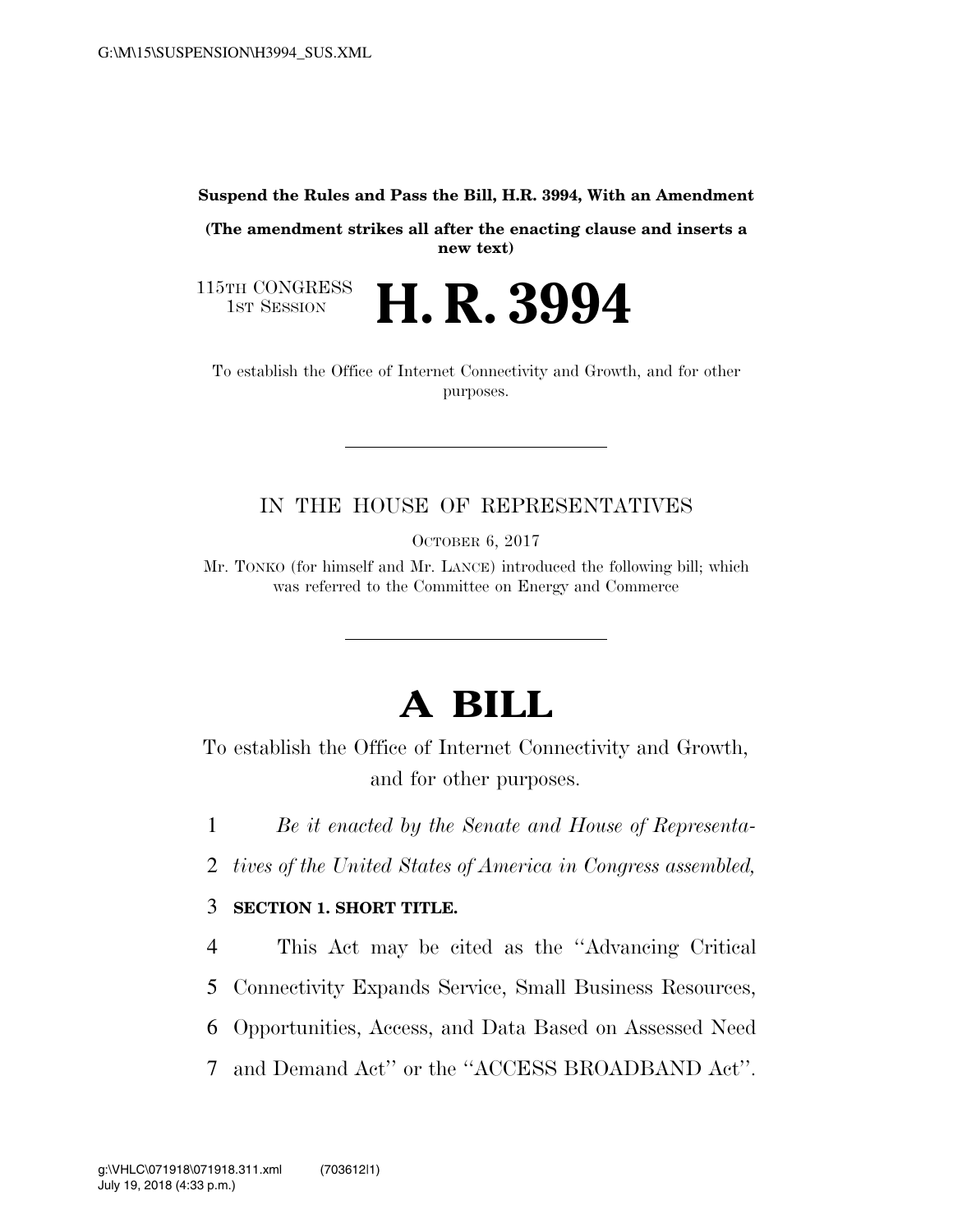|                |                          |  | 1 SEC. 2. ESTABLISHMENT OF THE OFFICE OF INTERNET |  |  |  |  |  |
|----------------|--------------------------|--|---------------------------------------------------|--|--|--|--|--|
| $\overline{2}$ | CONNECTIVITY AND GROWTH. |  |                                                   |  |  |  |  |  |

 Not later than 180 days after the date of the enact- ment of this Act, the Assistant Secretary shall establish the Office of Internet Connectivity and Growth within the National Telecommunications and Information Adminis-tration.

**SEC. 3. DUTIES.** 

(a) OUTREACH.—The Office shall—

 (1) connect with communities that need access to high-speed internet and improved digital inclusion efforts through various forms of outreach and com-munication techniques;

 (2) hold regional workshops across the country to share best practices and effective strategies for promoting broadband access and adoption;

 (3) develop targeted broadband training and presentations for various demographic communities through various media; and

 (4) develop and distribute publications (includ- ing toolkits, primers, manuals, and white papers) providing guidance, strategies, and insights to com- munities as the communities develop strategies to expand broadband access and adoption.

(b) TRACKING OF FEDERAL DOLLARS.—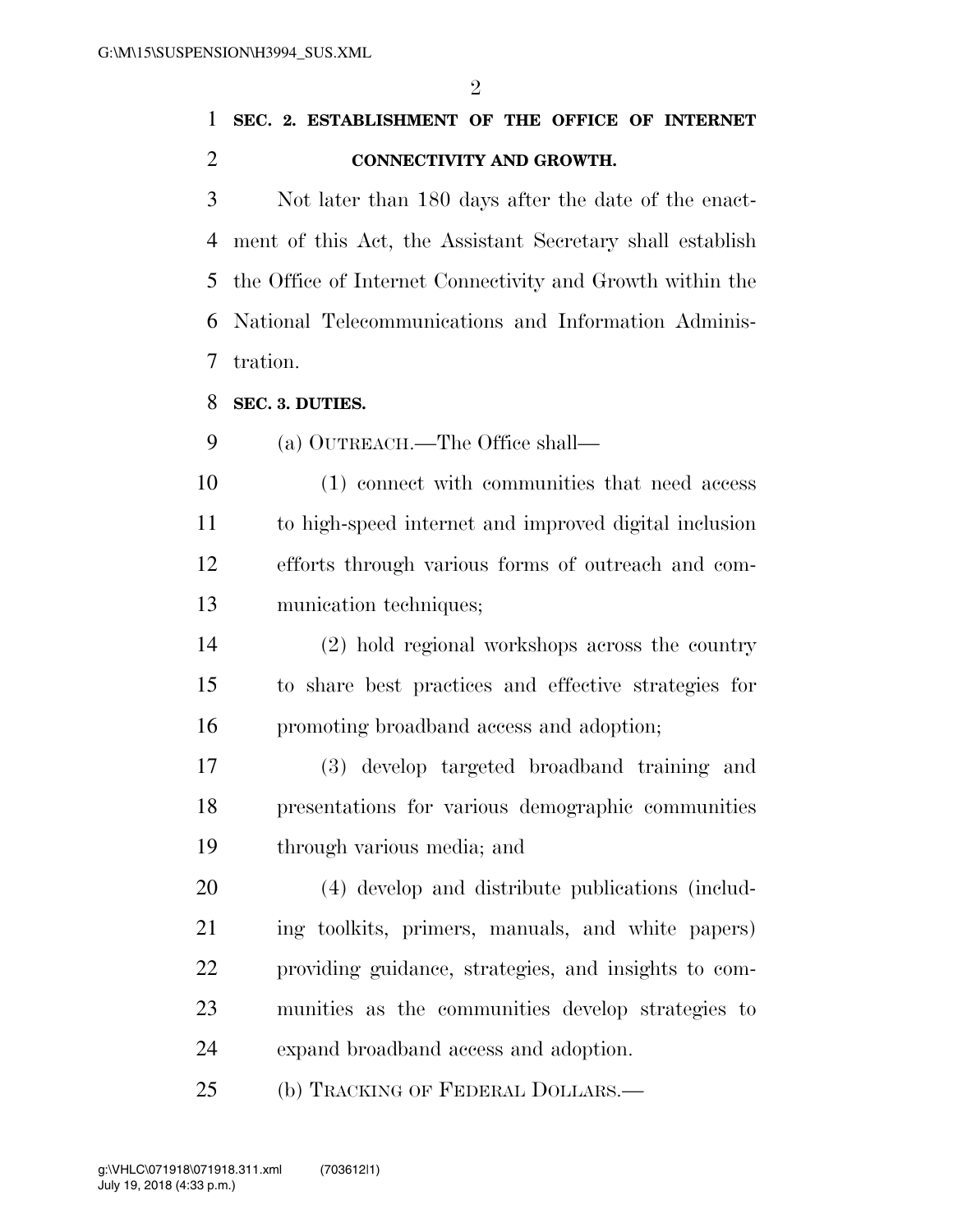(1) BROADBAND INFRASTRUCTURE.—The Of- fice shall track the construction and use of and ac- cess to any broadband infrastructure built using any Federal support in a central database.

 (2) ACCOUNTING MECHANISM.—The Office shall develop a streamlined accounting mechanism by which any agency offering a Federal broadband support program and the Commission through the Universal Service Fund shall provide the information described in paragraph (1) in a standardized and ef-ficient fashion.

 (3) REPORT.—Not later than 1 year after the date of the enactment of this Act, and every year thereafter, the Office shall make public on the website of the Office and submit to the Committee on Energy and Commerce of the House of Rep- resentatives and the Committee on Commerce, Science, and Transportation of the Senate a report on the following:

 (A) A description of the work of the Office for the previous year and the number of resi- dents of the United States that received broadband as result of Federal broadband sup- port programs and the Universal Service Fund program.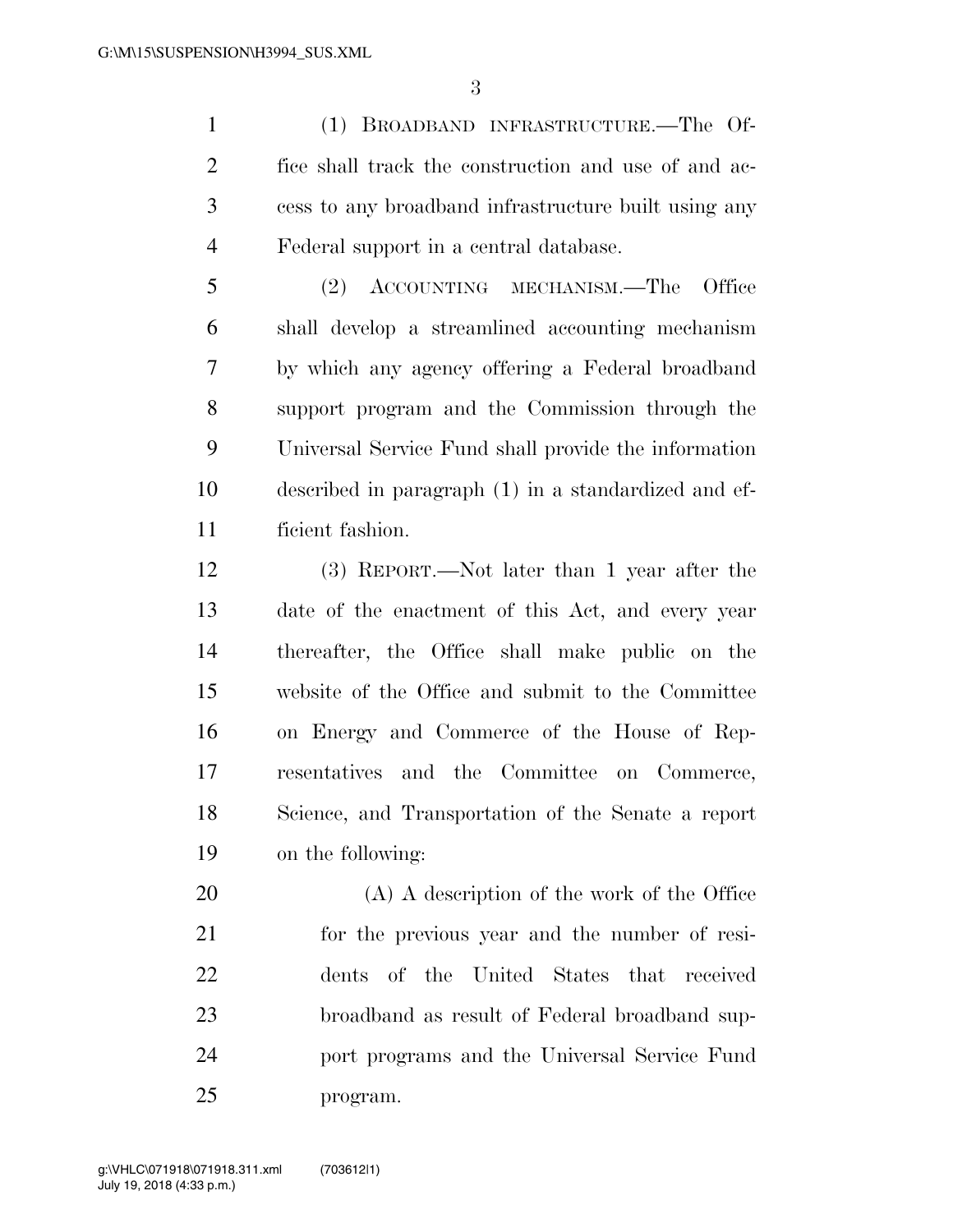(B) A description of how many residents of the United States were provided broadband by which universal service mechanism or which Federal broadband support program.

 (C) An estimate of the economic impact of such broadband deployment efforts on the local economy, including any effect on small busi-nesses or jobs.

#### **SEC. 4. STREAMLINED APPLICATIONS FOR SUPPORT.**

 (a) AGENCY CONSULTATION.—The Office shall con- sult with any agency offering a Federal broadband support program to streamline and standardize the applications process for financial assistance or grants for such pro-gram.

 (b) AGENCY STREAMLINING.—Any agency offering a Federal broadband support program shall amend their ap- plications for broadband support, to the extent practicable and as necessary, to streamline and standardize applica- tions for Federal broadband support programs across the Government.

 (c) SINGLE APPLICATION.—To the greatest extent practicable, the Office shall seek to create one application that may be submitted to apply for all, or substantially all, Federal broadband support programs.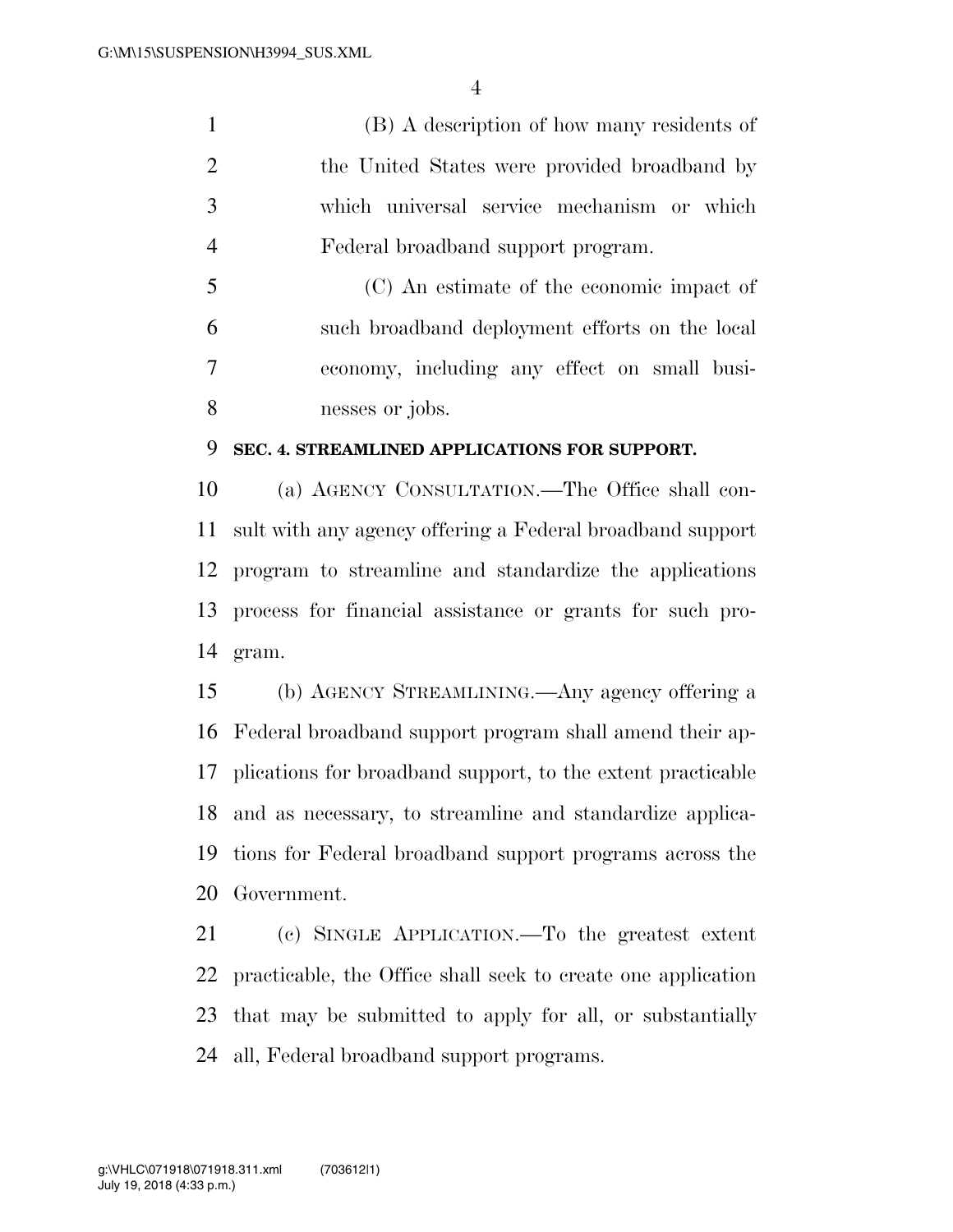(d) WEBSITE REQUIRED.—Not later than 180 days after the date of the enactment of this Act, the Office shall create a central website through which potential applicants can learn about and apply for support through any Fed-eral broadband support program.

#### **SEC. 5. COORDINATION OF SUPPORT.**

 The Office, any agency that offers a Federal broadband support program, and the Commission through the Universal Service Fund shall coordinate with the Of- fice to ensure that support is being distributed in an effi- cient, technology-neutral, and financially sustainable man- ner, with the goal of serving the largest number of persons in the United States while avoiding overbuilding and pro- moting the most job and economic growth for all residents of the United States.

#### **SEC. 6. DEFINITIONS.**

In this Act:

 (1) AGENCY.—The term ''agency'' has the meaning given that term in section 551 of title 5, United States Code.

 (2) ASSISTANT SECRETARY.—The term ''Assist- ant Secretary'' means the Assistant Secretary of Commerce for Communications and Information.

 (3) COMMISSION.—The term ''Commission'' means the Federal Communications Commission.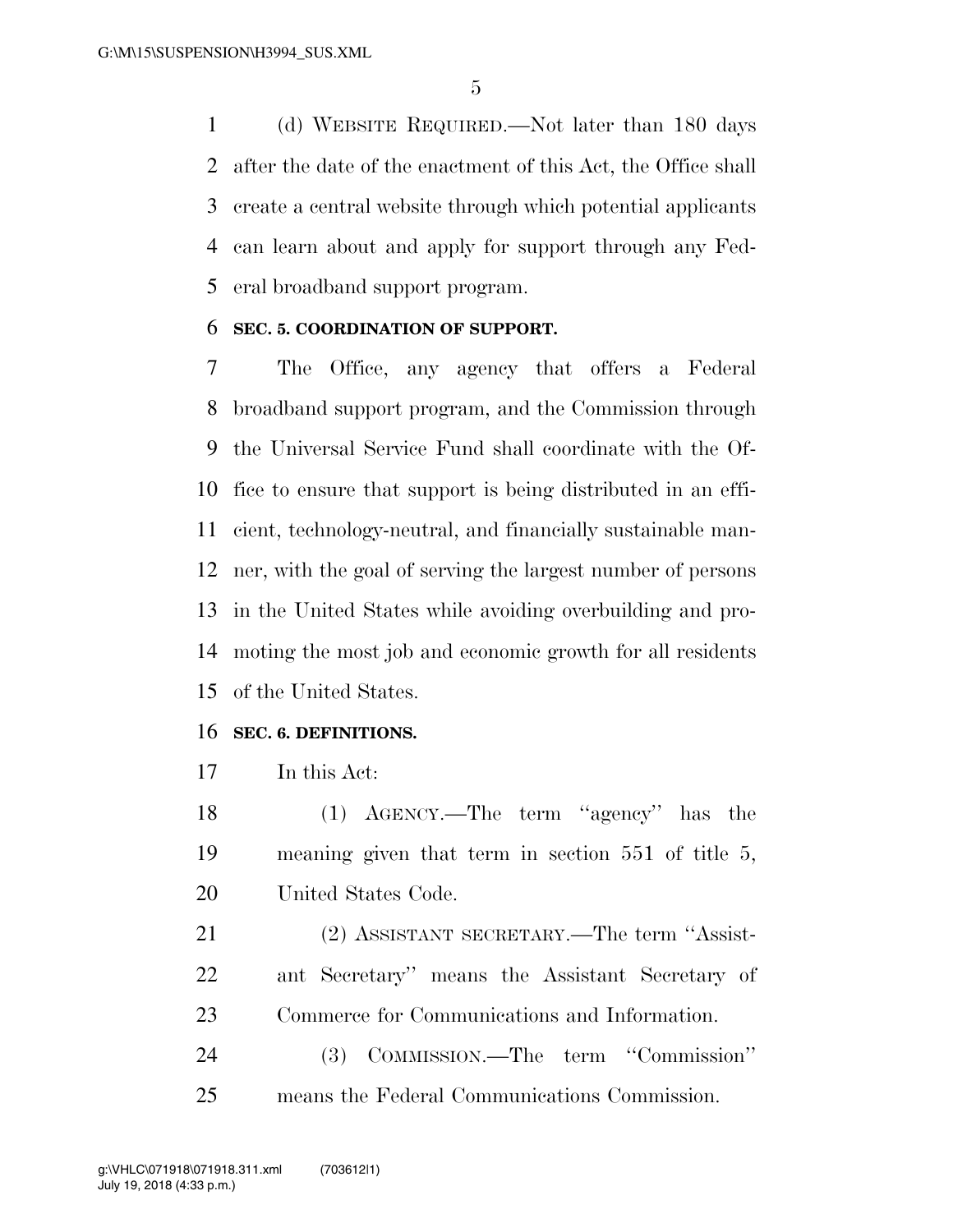| $\mathbf{1}$   | (4) FEDERAL BROADBAND<br><b>SUPPORT</b><br>PRO-      |
|----------------|------------------------------------------------------|
| $\overline{2}$ | GRAM.—The term "Federal broadband support pro-       |
| 3              | gram" does not include any Universal Service Fund    |
| $\overline{4}$ | program and means any of the following programs      |
| 5              | (or any other similar Federal program) to the extent |
| 6              | the program offers broadband internet service or     |
| 7              | programs for promoting broadband access and adop-    |
| 8              | tion for various demographic communities through     |
| 9              | various media for residential, commercial, commu-    |
| 10             | nity providers, or academic establishments:          |
| 11             | (A) The Telecommunications and Tech-                 |
| 12             | nology Program of the Appalachian Regional           |
| 13             | Commission.                                          |
| 14             | (B) The Telecommunications Infrastruc-               |
| 15             | ture Loans and Loan Guarantees, the Rural            |
| 16             | Broadband Access Loans and Loan Guarantees,          |
| 17             | the Substantially Underserved Trust Areas Pro-       |
| 18             | visions, the Community Connect Grant Pro-            |
| 19             | gram, and the Distance Learning and Tele-            |
| 20             | medicine Grant Program of the Rural Utilities        |
| 21             | Service of the Department of Agriculture.            |
| 22             | (C) The Public Works and Economic Ad-                |
| 23             | justment Assistance Programs and the Plan-           |
| 24             | ning and Local Technical Assistance Programs         |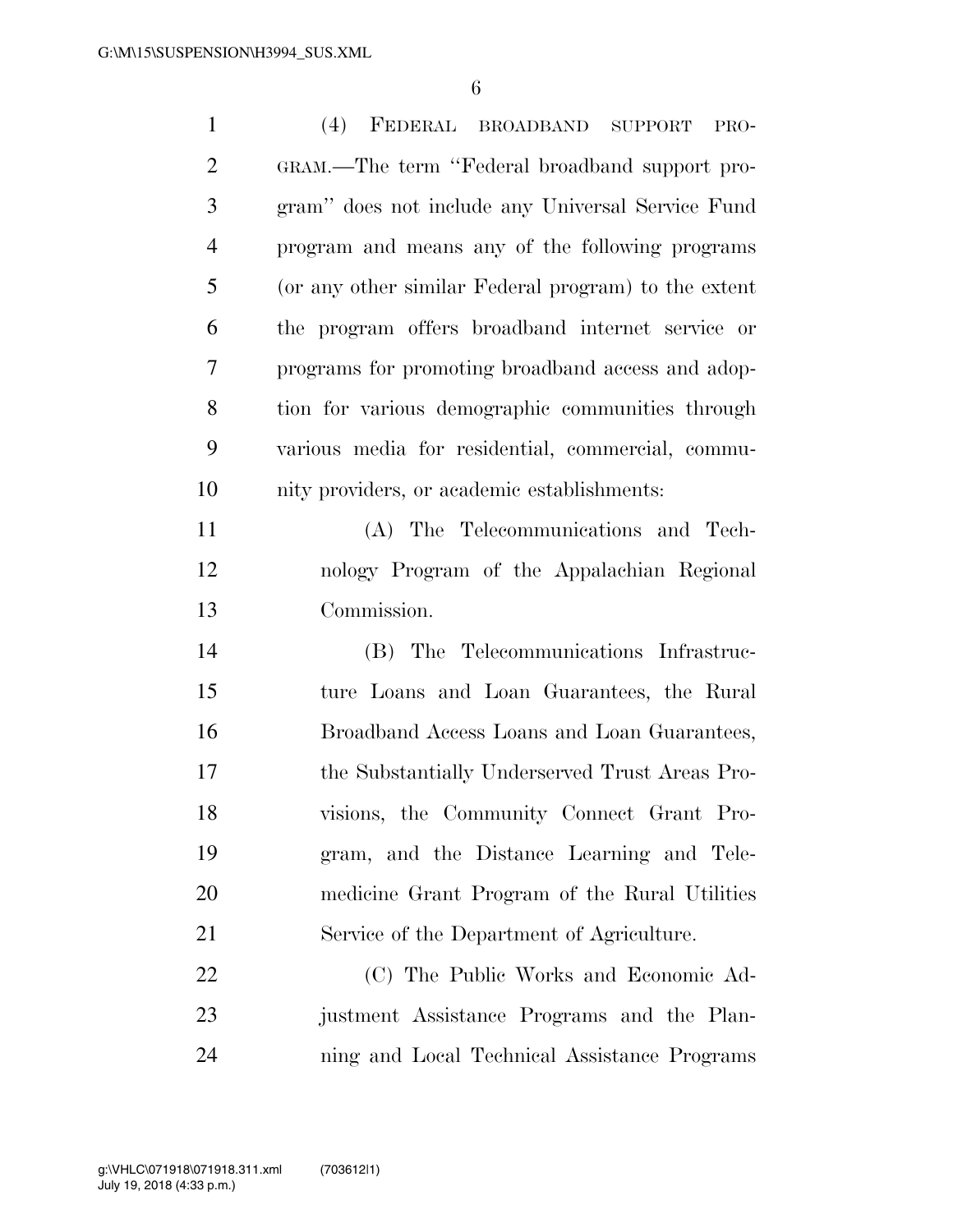of the Economic Development Administration of 2 the Department of Commerce.

 (D) The Community Development Block Grants and Section 108 Loan Guarantees, the Funds for Public Housing Authorities: Capital Fund and Operating Fund, the Multifamily Housing, the Indian Community Development Block Grant Program, the Indian Housing Block Grant Program, the Title VI Loan Guar- antee Program, Choice Neighborhoods, the HOME Investment Partnerships Program, the Housing Trust Fund, and the Housing Oppor- tunities for Persons with AIDS of the Depart-ment of Housing and Urban Development.

 (E) The American Job Centers of the Em- ployment and Training Administration of the Department of Labor.

 (F) The Library Services and Technology Grant Programs of the Institute of Museum and Library Services.

21 (5) OFFICE.—The term "Office" means the Of- fice of Internet Connectivity and Growth established pursuant to section 2.

 (6) UNIVERSAL SERVICE FUND PROGRAM.—The term ''Universal Service Fund program'' means any